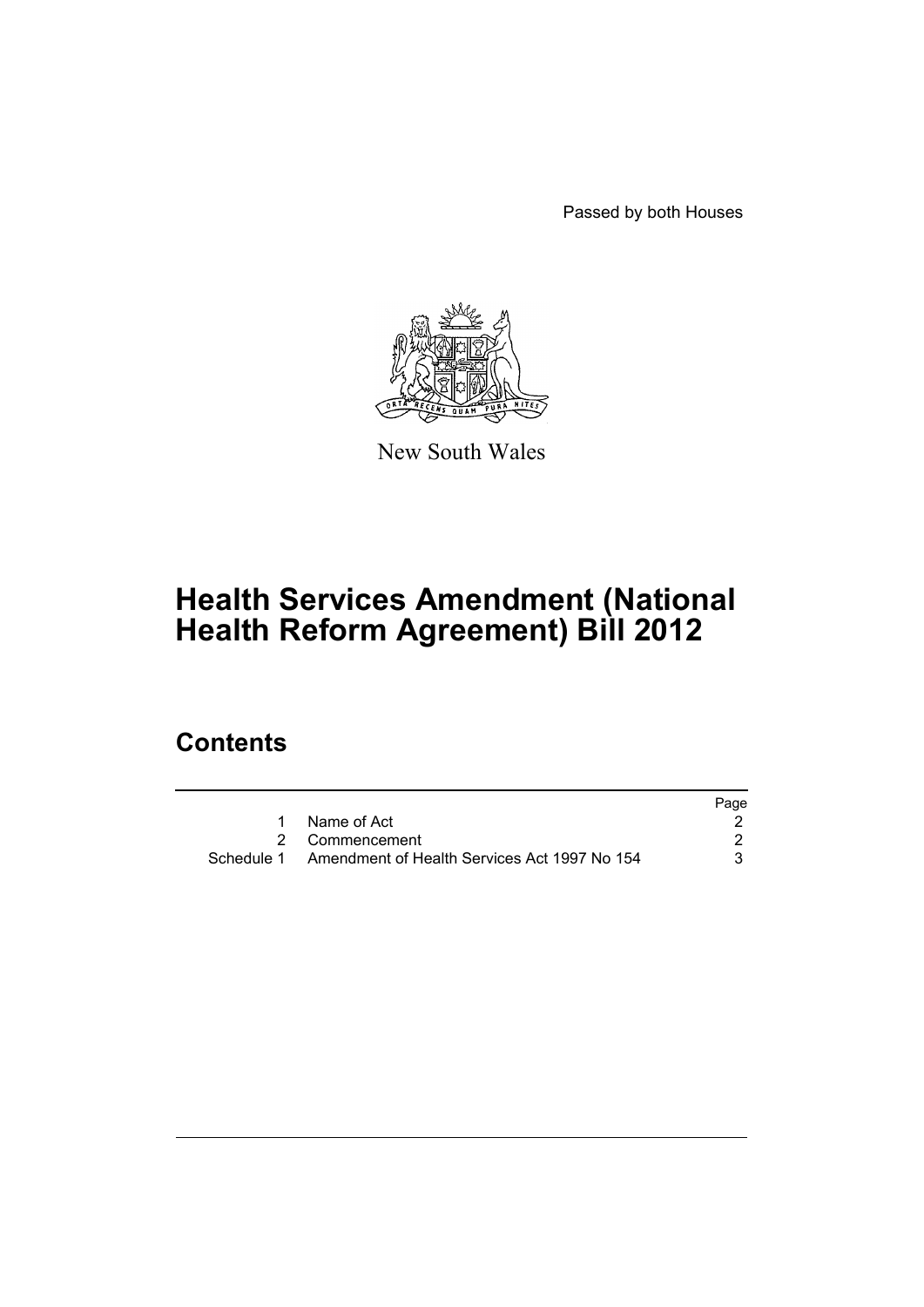*I certify that this public bill, which originated in the Legislative Assembly, has finally passed the Legislative Council and the Legislative Assembly of New South Wales.*

> *Clerk of the Legislative Assembly. Legislative Assembly, Sydney, , 2012*



New South Wales

# **Health Services Amendment (National Health Reform Agreement) Bill 2012**

Act No , 2012

An Act to amend the *Health Services Act 1997* to make provision for health funding arrangements under the National Health Reform Agreement.

*I have examined this bill and find it to correspond in all respects with the bill as finally passed by both Houses.*

*Assistant Speaker of the Legislative Assembly.*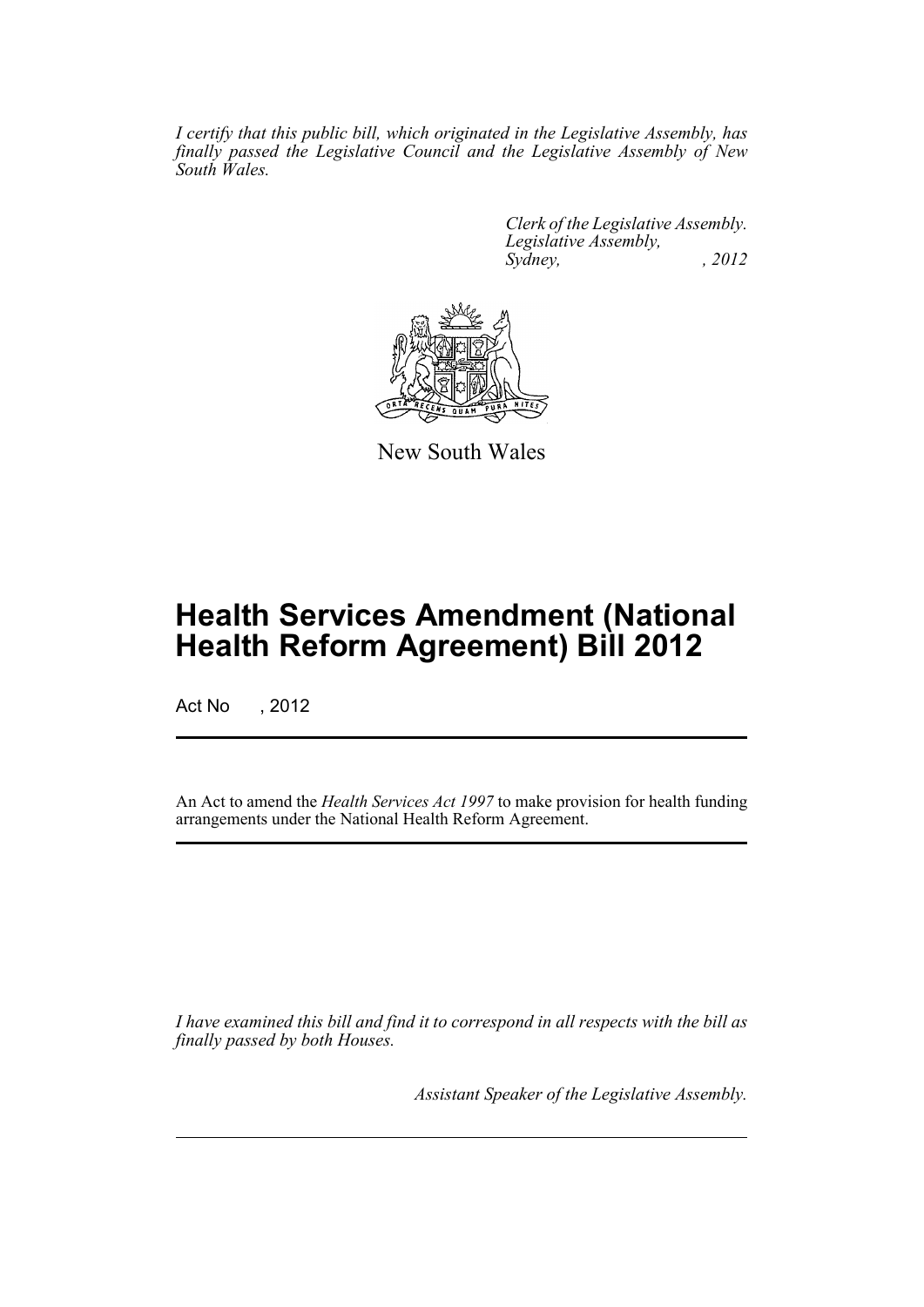### <span id="page-2-0"></span>**The Legislature of New South Wales enacts:**

## **1 Name of Act**

This Act is the *Health Services Amendment (National Health Reform Agreement) Act 2012*.

## <span id="page-2-1"></span>**2 Commencement**

This Act commences on the date of assent to this Act.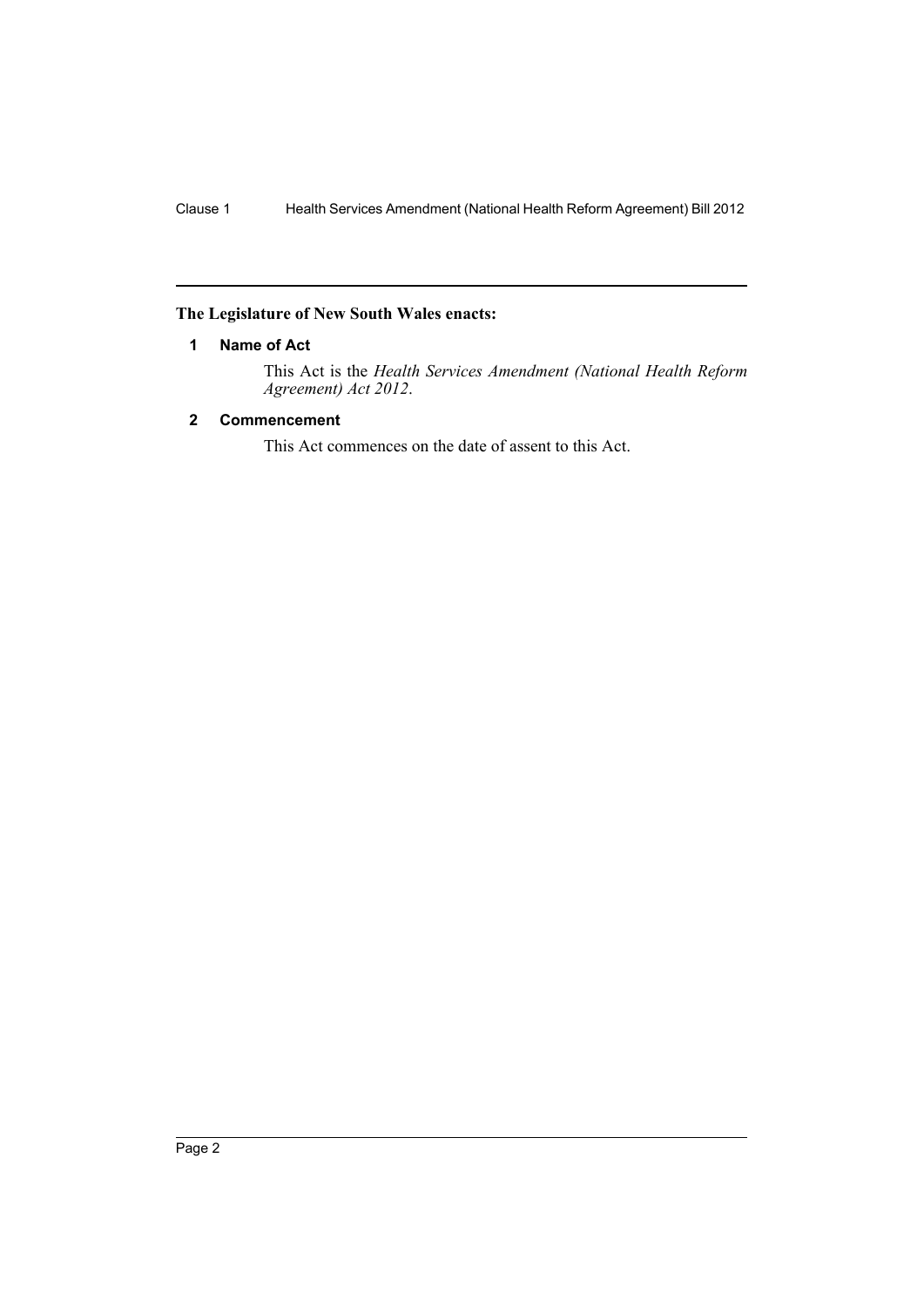Amendment of Health Services Act 1997 No 154 Schedule 1

# <span id="page-3-0"></span>**Schedule 1 Amendment of Health Services Act 1997 No 154**

**[1] Sections 4 (a) and (c1), 28 (f) and (g), 62B (1) and 126 (2) (a) and (d) and clause 92 of Schedule 7**

Omit "NHHN Agreement" wherever occurring.

Insert instead "National Health Reform Agreement".

# **[2] Section 126I**

Insert before section 127:

#### **126I Health funding arrangements under the National Health Reform Agreement**

Schedule 6A contains provisions relating to health funding arrangements under the National Health Reform Agreement.

#### **[3] Section 127 Determination of subsidies**

Insert after section 127 (2):

(2A) In making a determination under this section, the Minister is also to have regard to the National Health Reform Agreement.

### **[4] Section 127 (6)**

Insert after section 127 (5):

(6) This section does not affect the operation of the provisions relating to health funding arrangements under the National Health Reform Agreement set out in Schedule 6A.

#### **[5] Schedule 6A**

Insert after Schedule 6:

# **Schedule 6A National Health Funding Pool and Administration**

# **Part 1 Preliminary**

- **1 Interpretation**
	- (1) In this Schedule:

*Administrator* means the Administrator of the National Health Funding Pool appointed under clause 3 and under the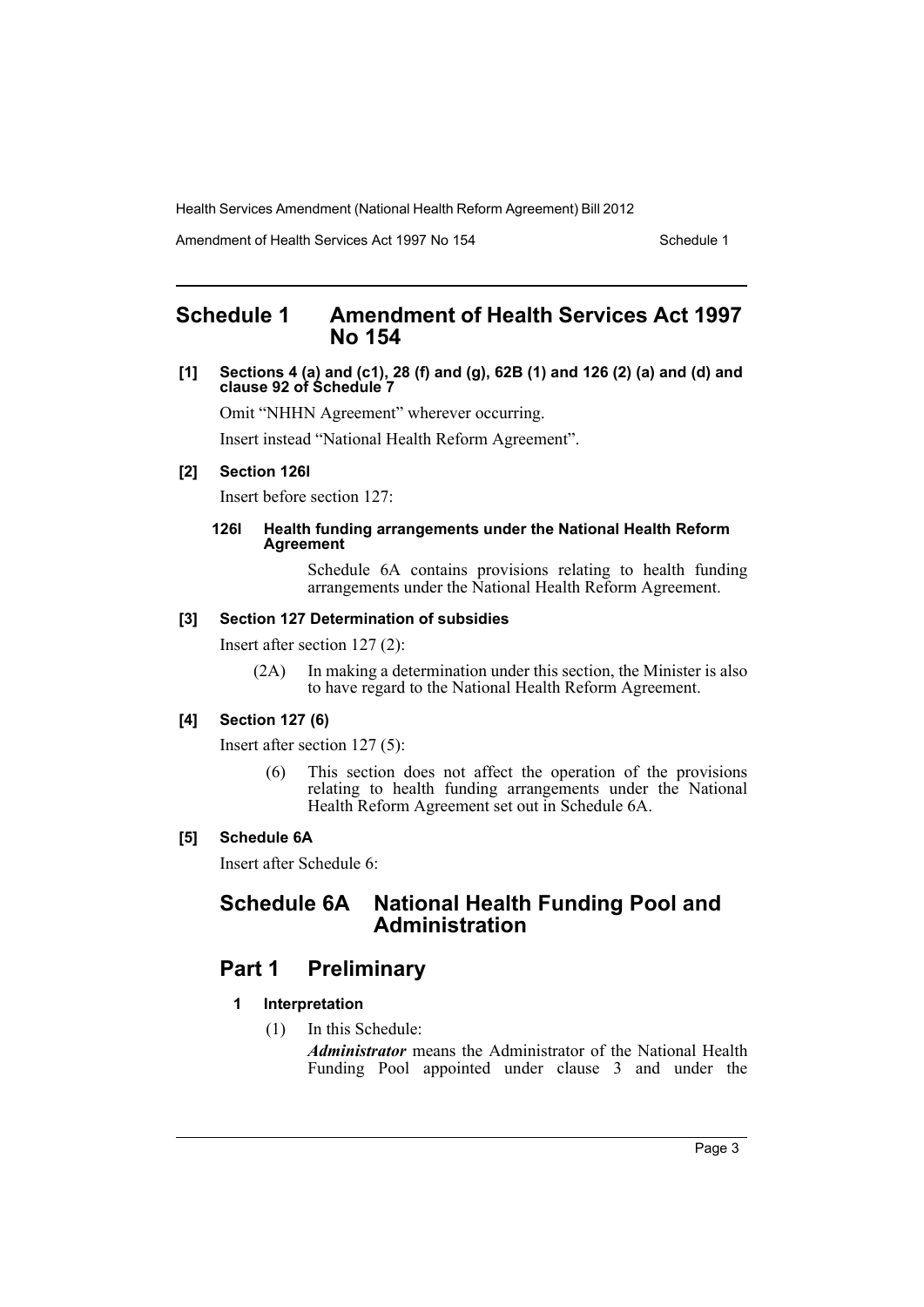Schedule 1 Amendment of Health Services Act 1997 No 154

corresponding provision of the laws of the Commonwealth and the other States.

*COAG* means the Council of Australian Governments.

*local hospital network* means an organisation that is a local hospital network (however described) for the purposes of the National Health Reform Agreement.

**Note.** In New South Wales, local health districts, specialty network governed health corporations and affiliated health organisations declared to be networks under section 62B of the Act are local hospital networks for the purposes of the National Health Reform Agreement.

*National Health Funding Pool* means the combined State Pool Accounts for each State.

*National Health Reform Agreement* means the National Health Reform Agreement between the Commonwealth and the States that was agreed to by COAG on 2 August 2011, as amended from time to time.

*responsible Minister* for a jurisdiction means the relevant Minister with portfolio responsibility for the administration of the provision of this Schedule in which the expression occurs (or of the corresponding provision of the laws of the Commonwealth and the other States).

**Note.** See also clause 27.

*Standing Council on Health* means (subject to subclause (2)) the Ministerial Council by that name or, if there is no such Ministerial Council, the standing Ministerial Council established or recognised by COAG whose members include all Ministers in Australia having portfolio responsibility for health.

*State* includes the Australian Capital Territory and the Northern Territory.

*State Managed Fund* of a State means a bank account or fund established or designated by the State for the purposes of health funding under the National Health Reform Agreement that is required to be undertaken in the State through a State Managed Fund.

*State Pool Account* of a State means the bank account established by the State under Part 3 or under the corresponding provisions of the law of another State.

**Note.** *Function* and *exercise* of a function are defined in the Dictionary to the Act.

(2) The Standing Council on Health, when acting under this Schedule, is to be constituted only by a single Minister for the Commonwealth and a single Minister for each of the States, and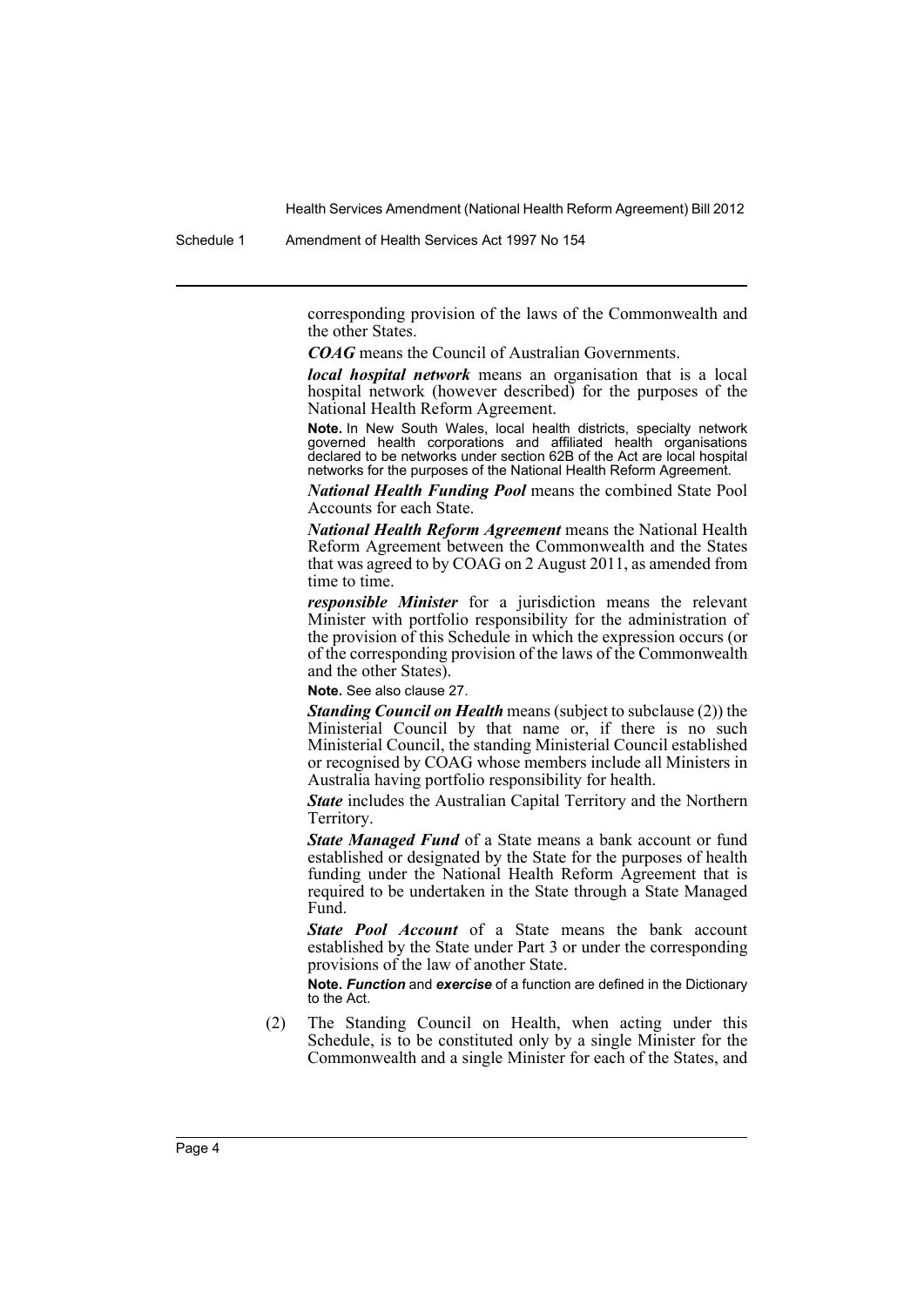Amendment of Health Services Act 1997 No 154 Schedule 1

any reference in this Schedule to a member of that Council is to be construed as a reference to those Ministerial members only.

- (3) If there are 2 or more Ministers for the Commonwealth or for a State who are members of the Standing Council on Health, the relevant Minister for the purposes of this Schedule is the Minister having primary portfolio responsibility for health in his or her jurisdiction.
- (4) A reference in this Schedule to the agreement of, or a request by, a member of the Standing Council on Health is a reference to an agreement or request in writing.
- (5) This Schedule is to be interpreted in accordance with Schedule 7 to the *Health Practitioner Regulation National Law (NSW)* and, for that purpose, Schedule 7 applies as if references to this Law or a Queensland Act were references to this Schedule or an Act of this jurisdiction, and with all other necessary modifications.
- (6) The *Interpretation Act 1987* does not apply to or in respect of this Schedule.

# **Part 2 Administrator of the National Health Funding Pool**

## **2 The office of Administrator**

- (1) The office of Administrator of the National Health Funding Pool is established by this Schedule.
- (2) It is the intention of Parliament that the same individual holds the office established under subclause (1) and under the corresponding provision of the laws of the Commonwealth and the other States.
- (3) The Administrator appointed under this Schedule may exercise and perform the functions of the Administrator in relation to:
	- (a) one jurisdiction, or
	- (b) 2 or more or all jurisdictions collectively.
- (4) A reference in a provision of this Schedule (other than in clause 8 (1) and Part 3) to a function of the Administrator under this Schedule includes a reference to a function of the Administrator under the corresponding provision of the laws of the Commonwealth and the other States.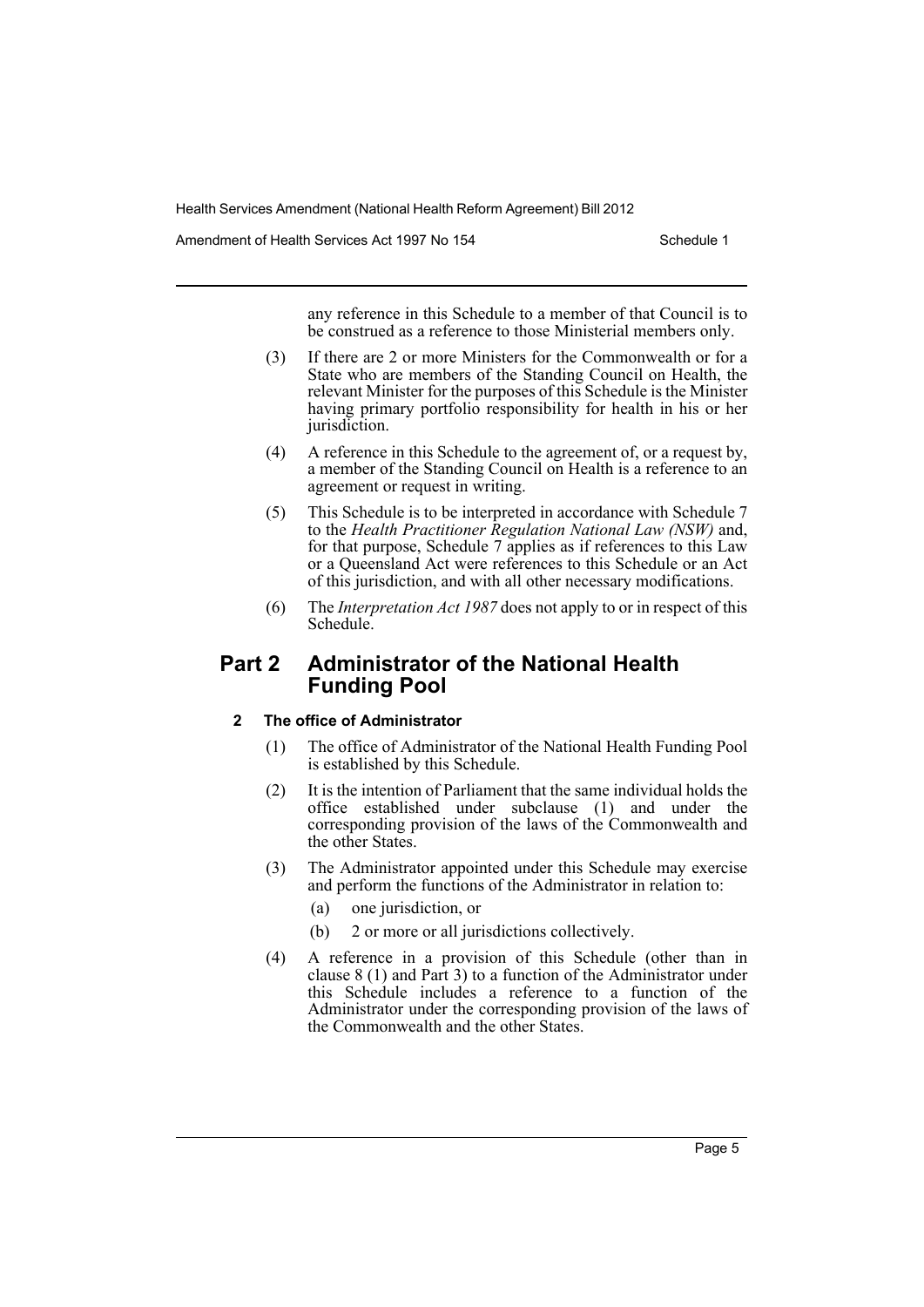#### **3 Appointment of Administrator**

- (1) The Minister for this jurisdiction who is a member of the Standing Council on Health is to appoint an individual to the office of the Administrator of the National Health Funding Pool under this Schedule.
- (2) Before the appointment is made, the Chair of the Standing Council on Health is to give each member of the Council an opportunity to nominate an individual for appointment.
- (3) An appointment is not to be made unless all the members of the Standing Council on Health have agreed on the individual who will be appointed as Administrator, the date that the appointment will take effect, the period of appointment and the conditions of appointment.
- (4) The appointment is to be made by instrument in writing.
- (5) The Administrator is to be appointed (subject to subclause (3)) for the period, not exceeding 5 years, and on the conditions specified in his or her instrument of appointment, but is eligible for re-appointment.
- (6) The Administrator is entitled to the remuneration determined in accordance with the law of the Commonwealth.

#### **4 Suspension of Administrator**

- (1) The Chair of the Standing Council on Health is required to suspend the Administrator from office if requested to do so by:
	- (a) at least 3 members of the Council who are Ministers of a State, or
	- (b) the member of the Council who is a Minister of the Commonwealth.
- (2) A member of the Standing Council on Health is not to request the suspension of the Administrator unless the member is satisfied that the Administrator:
	- (a) is, because of any physical or mental incapacity or otherwise, unable to perform his or her functions satisfactorily, or
	- (b) has failed to comply with his or her obligations or duties as Administrator, or
	- (c) has been accused or convicted of an offence that carries a penalty of imprisonment, or
	- (d) has or may become bankrupt.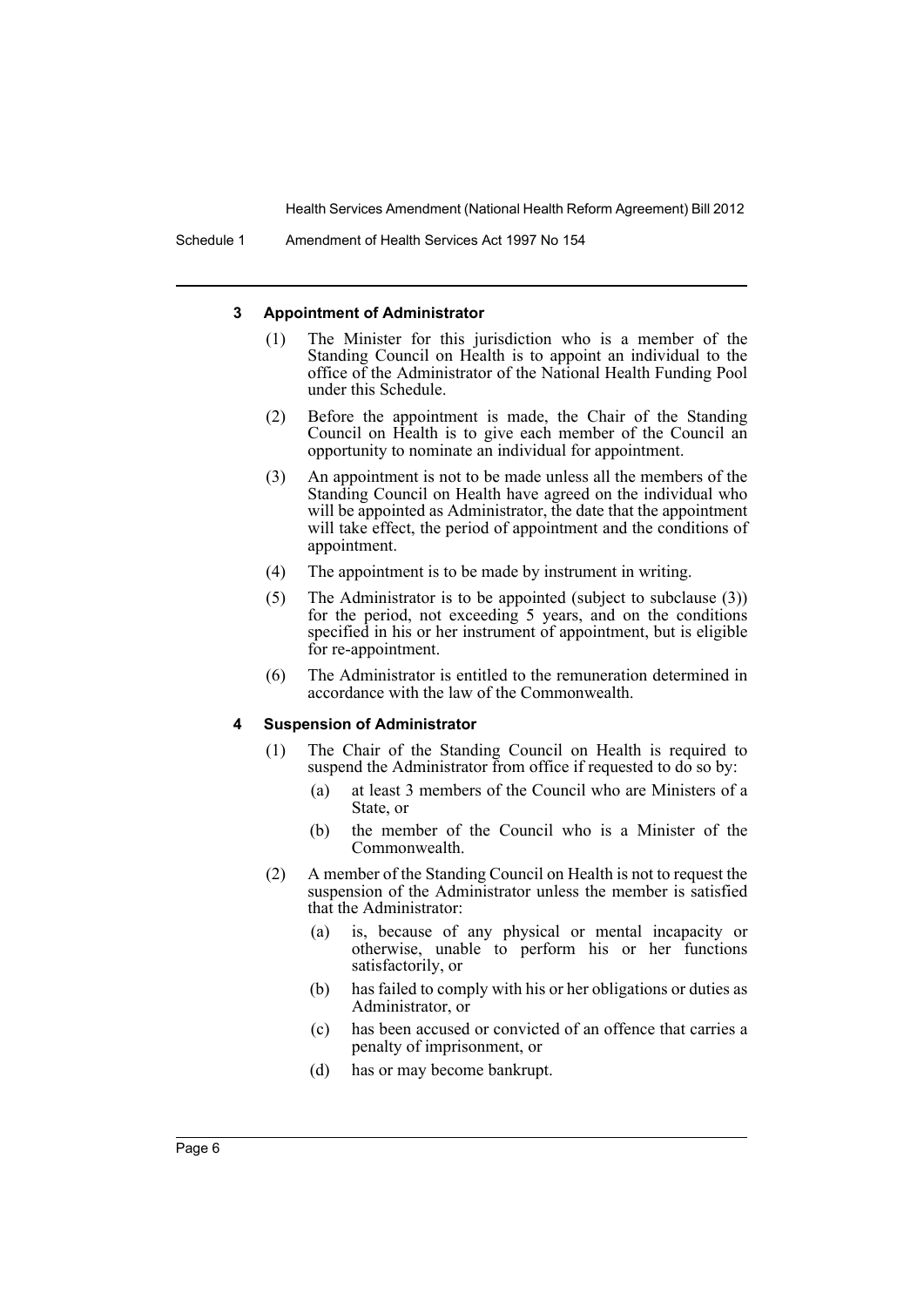Amendment of Health Services Act 1997 No 154 Schedule 1

- (3) A suspension is to be effected by an instrument in writing and is to be notified by the Chair of the Standing Council on Health to all members of the Council.
- (4) A suspension is terminated after a period of suspension of 60 days unless before the end of that period the Administrator is removed or resigns from office or a majority of the members of the Standing Council on Health:
	- (a) terminate the suspension, or
	- (b) extend the suspension for a specified further period.
- (5) Despite subclause (1), the Chair of the Standing Council on Health is not to suspend the Administrator from office within the period of 90 days after an earlier period of suspension was terminated unless a majority of the members of the Council request the Chair to do so.

#### **5 Removal or resignation of Administrator**

- (1) The Minister for this jurisdiction who is a member of the Standing Council on Health is required to remove the Administrator from office if a majority of the members of the Council agree to the Administrator's removal from office.
- (2) The Administrator is to be removed from office by an instrument in writing that takes effect on the date agreed to by the majority of the members of the Standing Council on Health.
- (3) The Administrator may resign as Administrator by notice in writing to the Chair of the Standing Council on Health.
- (4) The resignation of the Administrator takes effect on the date notified by the Chair of the Standing Council on Health to all members of the Council.

## **6 Acting Administrator**

- (1) The Chair of the Standing Council on Health may, from time to time, appoint an individual to act as the Administrator during any period when the office is vacant or the holder of the office is suspended or absent from duty.
- (2) Any such appointment may only be made from a panel of persons, and in accordance with the procedure, agreed to by all the members of the Standing Council on Health.

**Note.** The applied provisions of Schedule 7 to the *Health Practitioner Regulation National Law (NSW)* (clause 27) contain additional provisions relating to acting appointments that have effect subject to this clause.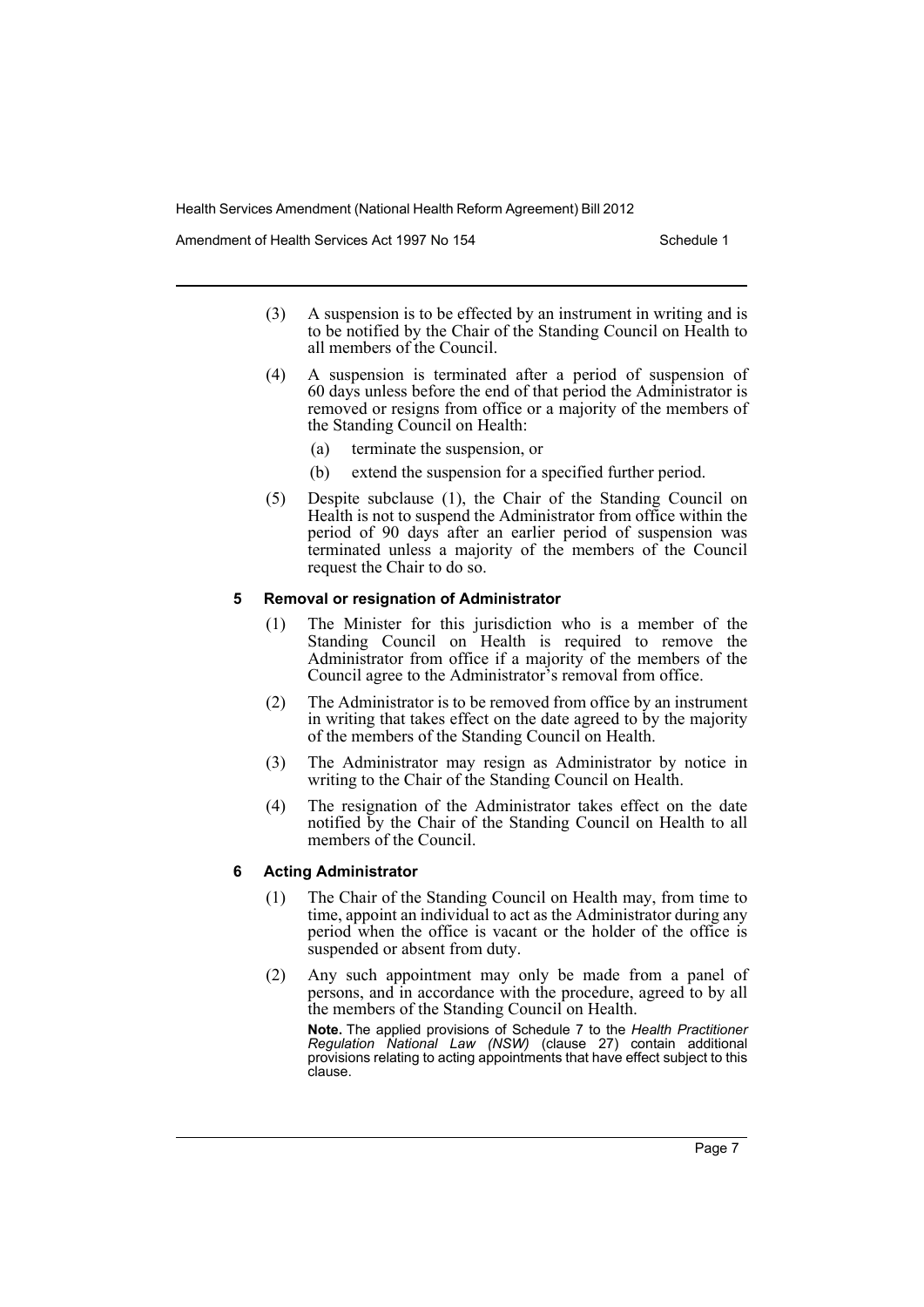#### **7 Provision of staff and facilities for Administrator**

- (1) Staff and facilities to assist the Administrator in exercising or performing his or her functions under this Schedule are to be provided by the National Health Funding Body constituted under the *National Health Reform Act 2011* of the Commonwealth.
- (2) The Administrator is not entitled to delegate a function conferred on the Administrator under this Schedule to that body, to any such member of staff or to any other person or body.

#### **8 Functions of Administrator**

- (1) The Administrator is:
	- (a) to calculate and advise the Treasurer of the Commonwealth of the amounts required to be paid by the Commonwealth into each State Pool Account of the National Health Funding Pool under the National Health Reform Agreement (including advice on any reconciliation of those amounts based on subsequent actual service delivery), and
	- (b) to monitor State payments into each State Pool Account for the purposes of Part 4, and
	- (c) to make payments from each State Pool Account in accordance with the directions of the State concerned, and
	- (d) to report publicly on the payments made into and from each State Pool Account and other matters on which the Administrator is required to report under this Schedule, and
	- (e) to exercise or perform any other functions conferred on the Administrator under this Schedule.

**Note.** The corresponding provisions of the laws of the Commonwealth provide that the functions of the Administrator include monitoring Commonwealth payments into each State Pool Account for the purposes of Part 4.

- (2) The Administrator and the body and staff assisting the Administrator are not subject to the control or direction of any Minister of the Commonwealth in relation to the exercise or performance of the Administrator's functions under this Schedule.
- (3) However, the Administrator is required to comply with any directions given by COAG in relation to the manner in which the Administrator exercises or performs his or her functions under this Schedule (including in relation to the preparation or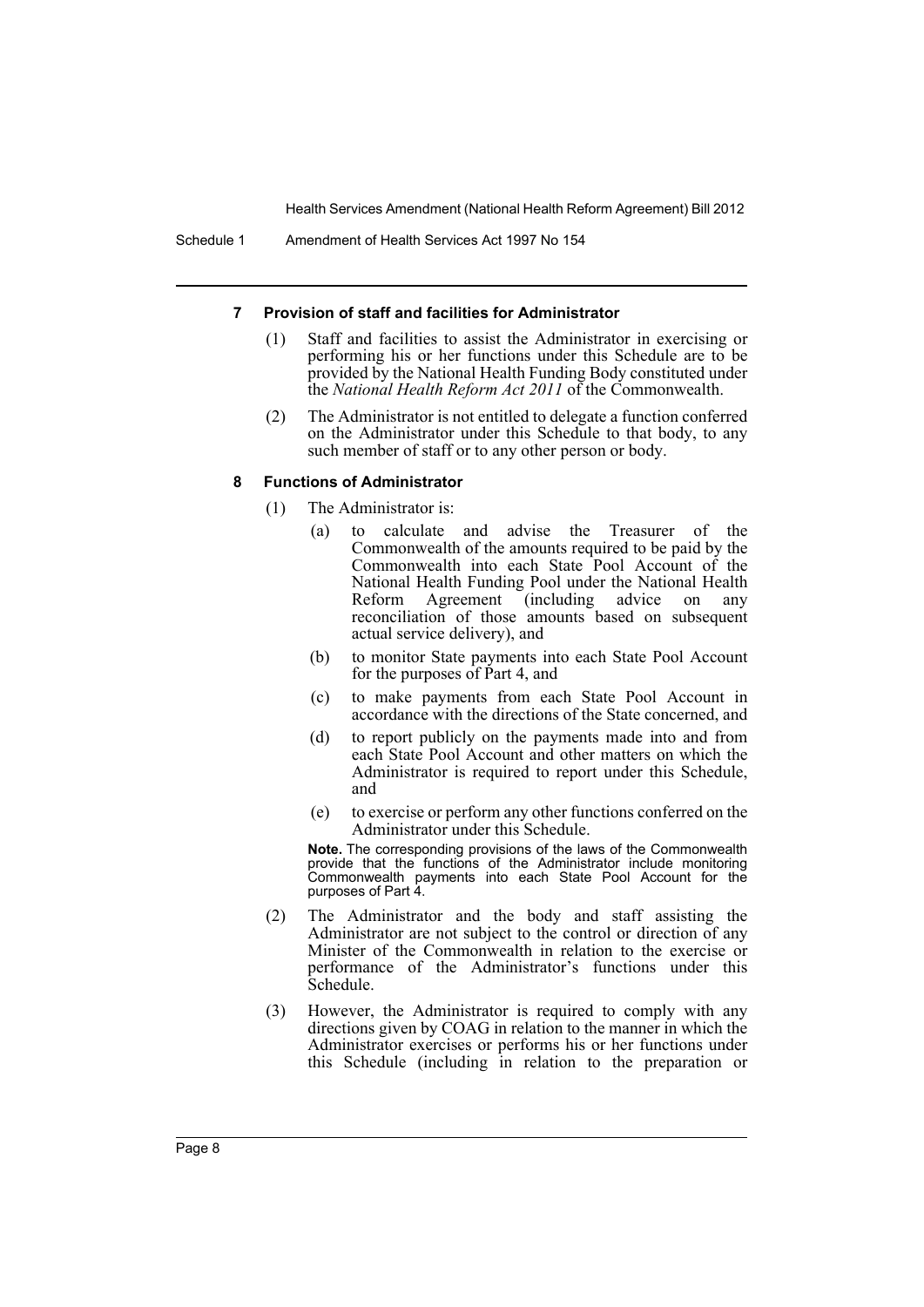Amendment of Health Services Act 1997 No 154 Schedule 1

provision of annual or monthly reports, financial statements or information under Part 4).

- (4) Directions given by COAG under subclause (3):
	- (a) are to be given in accordance with a written resolution of COAG passed in accordance with the procedures determined by COAG, and
	- (b) are to be notified in writing to the Administrator, and
	- (c) are to be made publicly available by the Administrator.
- (5) To avoid doubt, this Schedule is not intended:
	- (a) to give the Commonwealth ownership or control of money in a State Pool Account, or
	- (b) to affect the obligation of the Administrator under the law of a State to make payments from the State Pool Account of the State in accordance with the directions of the State.
- (6) To avoid doubt, the Administrator may have regard to information obtained in the exercise or performance of functions under the law of another jurisdiction in the exercise or performance of the Administrator's functions under Part 4.

# **Part 3 State Pool Accounts—the National Health Funding Pool**

# **9 Establishment of State Pool Accounts with Reserve Bank**

- (1) The Director-General of the Ministry of Health is to open and maintain with the Reserve Bank of Australia a separate State bank account for the purpose of the National Health Reform Agreement.
- (2) The bank account is the State Pool Account established for the State for the purposes of this Schedule.
- (3) The State Pool Account is established as an account in the Special Deposits Account.
- (4) To avoid doubt, the State Pool Account and the money standing to the credit of the Account are under the control of the Director-General of the Ministry of Health for the purposes of the application of relevant accounting standards.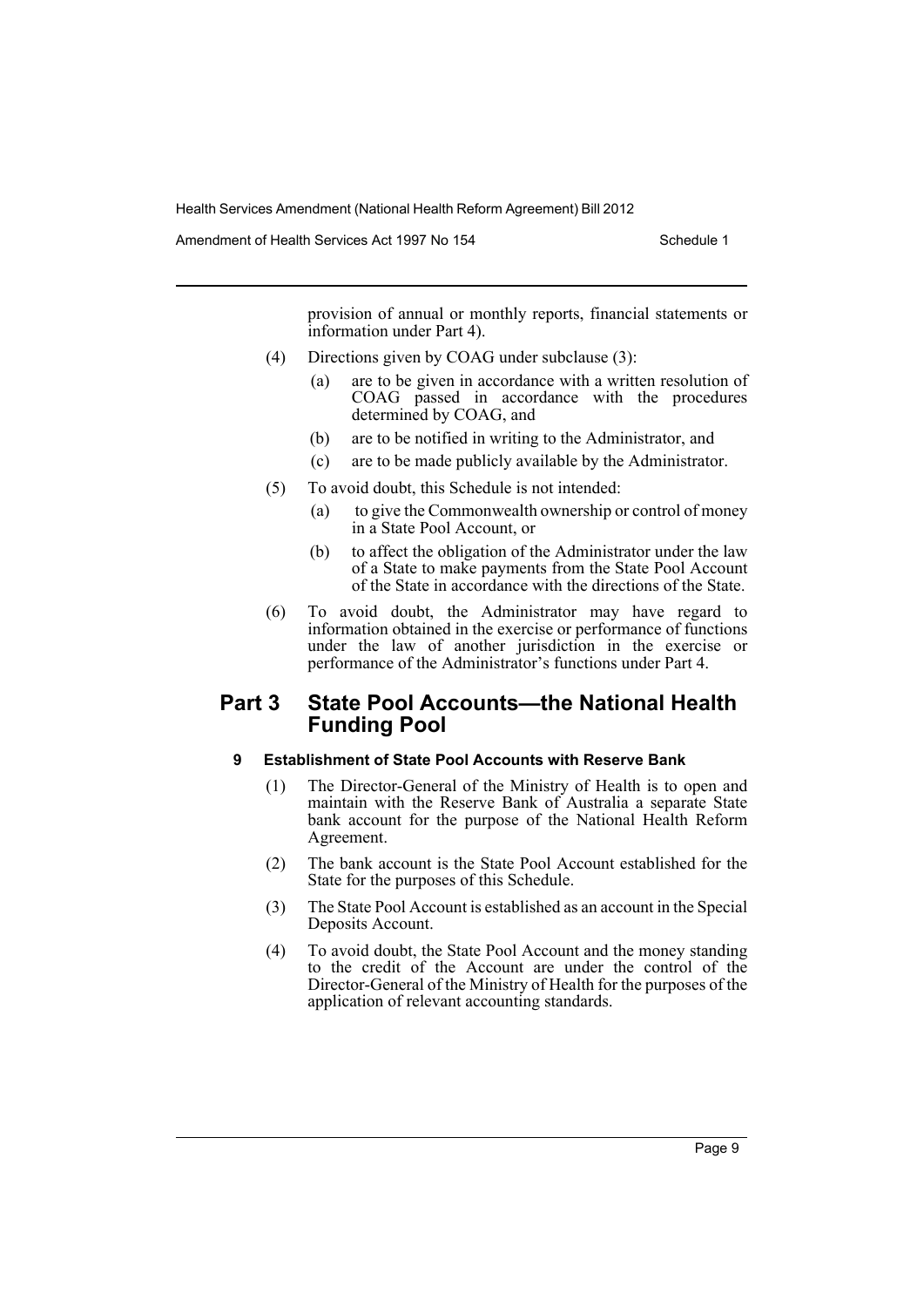Schedule 1 Amendment of Health Services Act 1997 No 154

#### **10 Payments into State Pool Account**

There is payable into the State Pool Account established for the State:

- (a) money paid to the State by the Commonwealth for payment into the State Pool Account under the National Health Reform Agreement, and
- (b) money made available by the State for the purposes of funding in the State through the State Pool Account under the National Health Reform Agreement, and
- (c) money paid to the State by another State for payment into the State Pool Account under the National Health Reform Agreement, and
- (d) interest paid on money deposited in the State Pool Account, unless directed to be paid into another bank account by the responsible Minister for the State.

#### **11 Payments from State Pool Account**

- (1) There is payable from the State Pool Account established for the State amounts to fund the following in the State under the National Health Reform Agreement (including through a State Managed Fund):
	- (a) the services provided by local hospital networks,
	- (b) health teaching, training and research provided by local hospital networks or other organisations,
	- (c) any other matter that under that Agreement is to be funded through the National Health Funding Pool.
- (2) Payments of amounts from the State Pool Account established for the State are to be made by the Administrator strictly in accordance with the directions of the responsible Minister for the State, including on the amount of each payment, the party or account to which it is to be paid and the timing of the payment.
- (3) The Administrator is required to authorise personally each payment made from the State Pool Account.
- (4) The Administrator is, at the direction of the responsible Minister for the State, to repay any money paid by the State into the State Pool Account for the State that the responsible Minister is satisfied constitutes an overpayment into that Account.
- (5) This clause does not affect the payment from the State Pool Account of charges imposed by the Reserve Bank of Australia for the operation of that Account.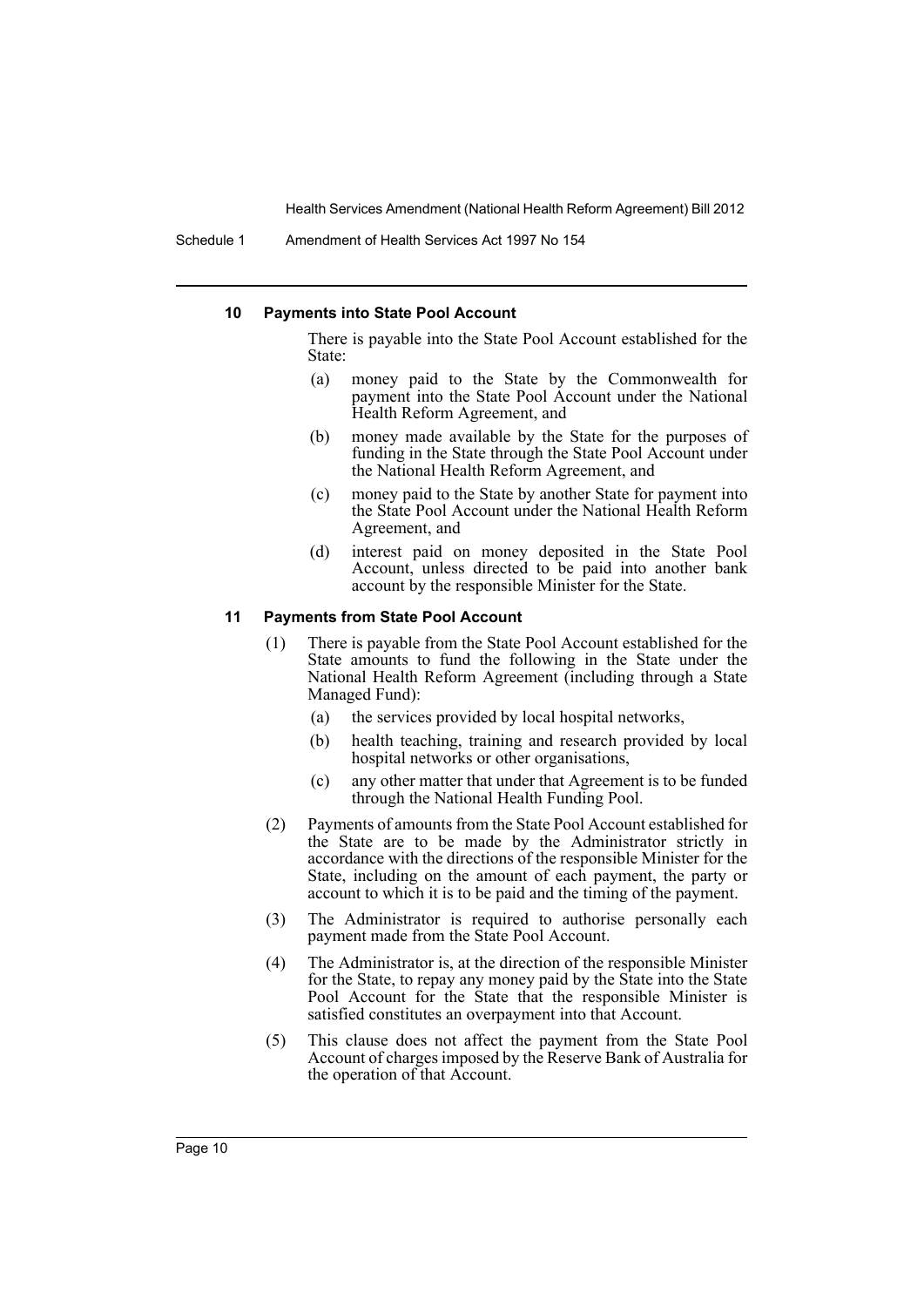Amendment of Health Services Act 1997 No 154 Schedule 1

- (6) This clause does not require the payment for services and matters referred to in subclause (1) to be made only from the State Pool Account.
- (7) For the purposes of this clause, the funding of a local hospital network includes the funding of another party on behalf of the network for corporate or other services provided to the network by that other party.
- (8) If at any time when a payment from the State Pool Account is required to be made there is no Administrator or the Administrator is not available to make the payment at that time, the payment from that Account may be made by an official of this State who is directed by the responsible Minister for the State to make the payment.

### **12 State Managed Funds**

The Director-General of the Ministry of Health is to:

- (a) open and maintain a separate bank account, or
- (b) establish and maintain a separate fund, or
- (c) designate an existing bank account or fund,

as the State Managed Fund for the State for the purposes of health funding under the National Health Reform Agreement.

#### **13 Distribution of Commonwealth funding**

- (1) Directions by the responsible Minister for the State to the Administrator for payments from the State Pool Account are, in relation to the distribution of Commonwealth funding provided to the State under the National Health Reform Agreement, to be consistent with the advice provided by the Administrator to the Treasurer of the Commonwealth about the basis on which the Administrator has calculated the payments to be made into that Account by the Commonwealth.
- (2) This clause does not affect the obligation of the Administrator to make payments from the State Pool Account strictly in accordance with the directions of the responsible Minister for the State.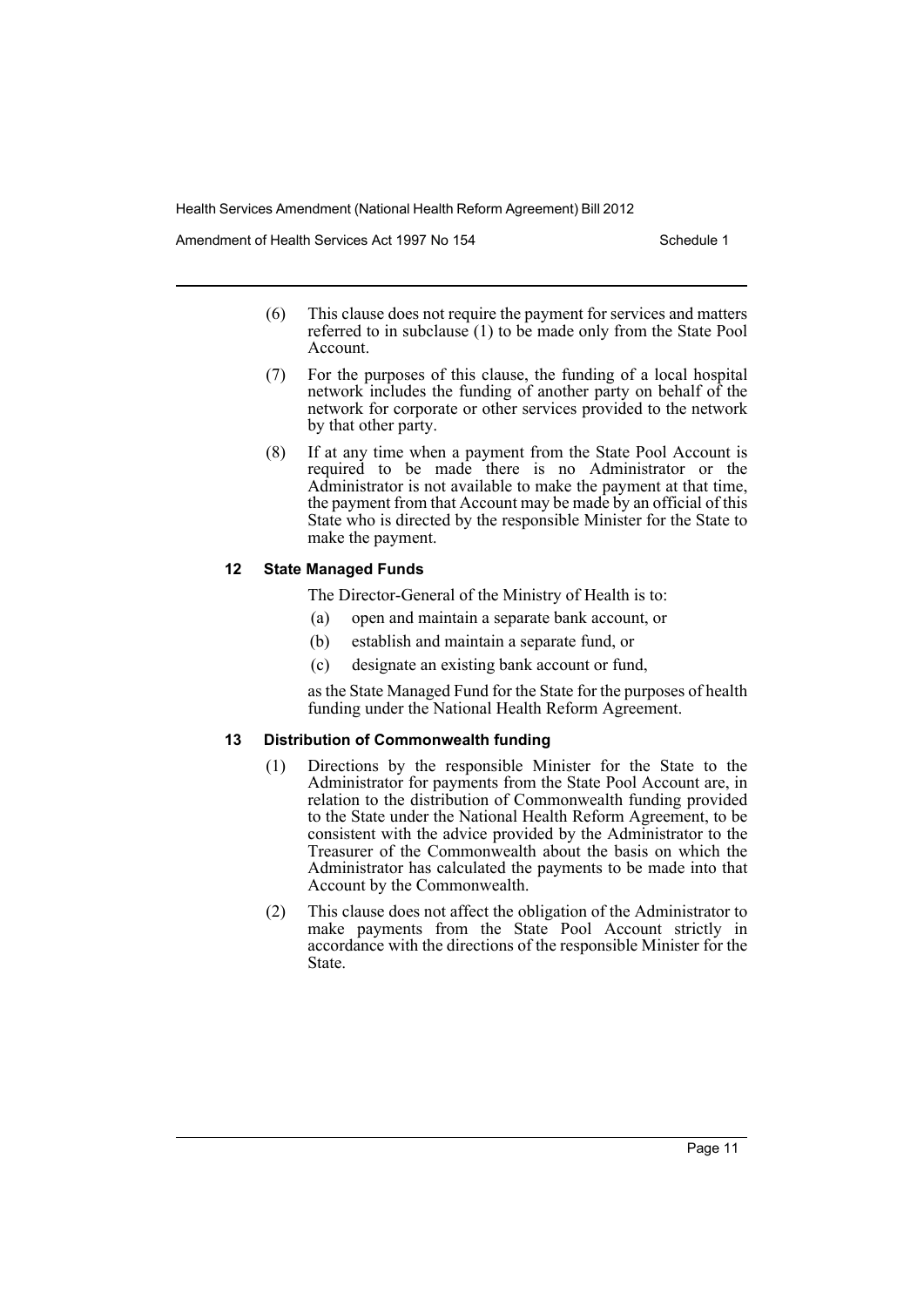Schedule 1 Amendment of Health Services Act 1997 No 154

# **Part 4 Financial management and reporting**

#### **14 Financial management obligations of Administrator**

- The Administrator must:
	- (a) develop and apply appropriate financial management policies and procedures with respect to the State Pool Accounts (including policies and procedures to ensure payments from those Accounts are made in accordance with the directions of the responsible Ministers), and
- (b) keep proper records in relation to the administration of the State Pool Accounts, including records of all payments made into and from those Accounts and the basis on which the payments were made, and
- (c) prepare the financial statements required by this Part in relation to the State Pool Accounts and arrange for the audit of those financial statements in accordance with this Part.

#### **15 Monthly reports by Administrator**

- (1) The Administrator must provide monthly reports to the Commonwealth and each State containing the following information for the relevant month:
	- (a) the amounts paid into each State Pool Account and State Managed Fund by the relevant State and the basis on which the payments were made,
	- (b) the amounts paid into each State Pool Account by the Commonwealth and the basis on which the payments were made,
	- (c) the amounts paid from each State Pool Account to local hospital networks, a State Managed Fund or other organisations or funds and the basis on which the payments were made,
	- (d) the amounts paid from each State Managed Fund to local hospital networks or other organisations or funds and the basis on which the payments were made,
	- (e) the number of public hospital services funded for each local hospital network (including a running financial year total) in accordance with the system of activity based funding,
	- (f) the number of other public hospital services and functions funded from each State Pool Account or State Managed Fund (including a running financial year total).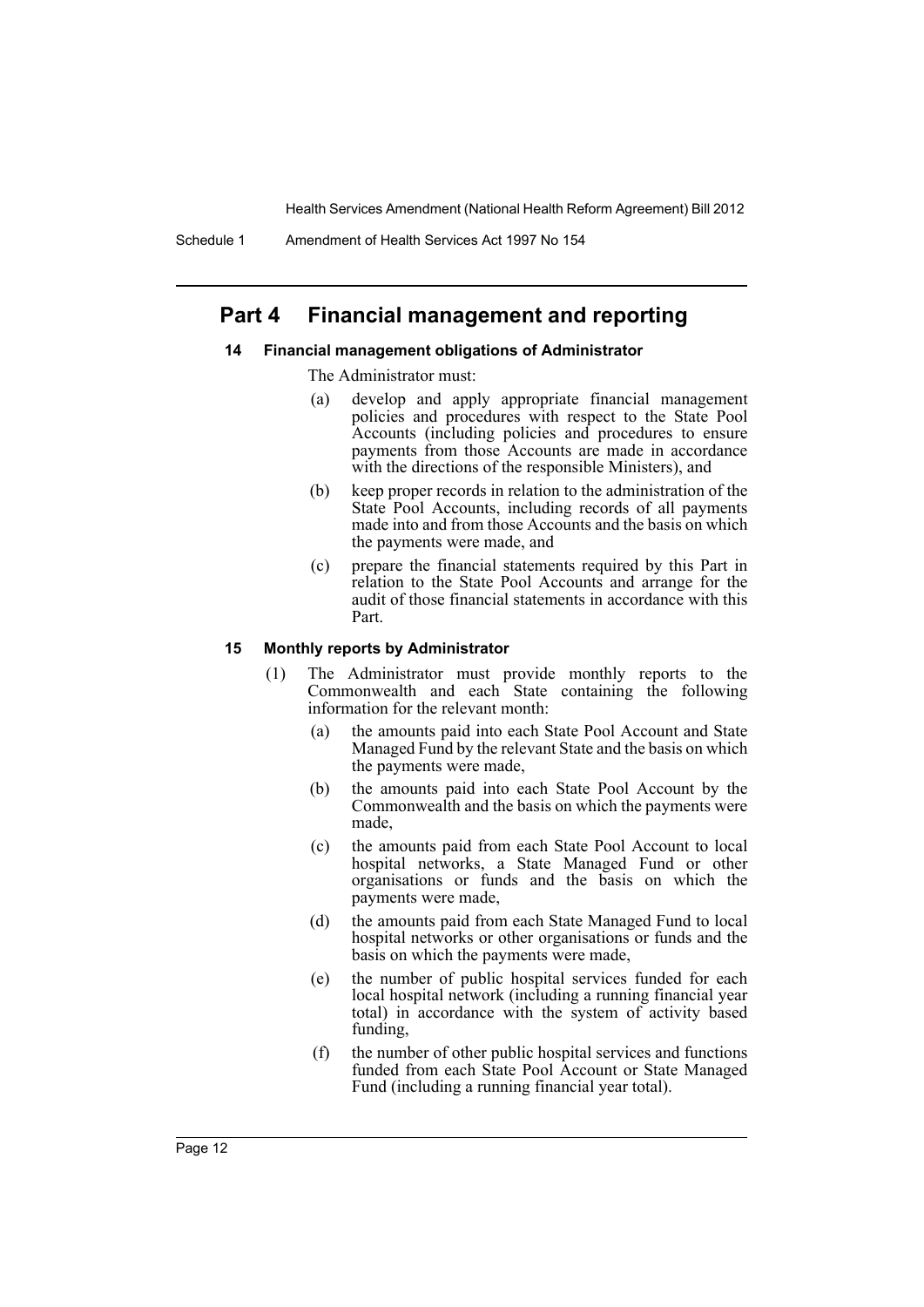Amendment of Health Services Act 1997 No 154 Schedule 1

- (2) A monthly report required to be provided to a jurisdiction under this clause is to be provided to the responsible Minister for that jurisdiction or to a body or officer notified to the Administrator by that Minister.
- (3) The Administrator is to make reports provided under this clause publicly available.

#### **16 Annual report by Administrator**

- (1) The Administrator must, within 4 months after the end of each financial year, provide to the responsible Ministers an annual report on the exercise or performance of his or her functions under this Schedule during the financial year.
- (2) The annual report must include the following information for the relevant financial year:
	- (a) the amounts paid into each State Pool Account and State Managed Fund by the relevant State and the basis on which the payments were made,
	- (b) the amounts paid into each State Pool Account by the Commonwealth and the basis on which the payments were made,
	- (c) the amounts paid from each State Pool Account to local hospital networks, a State Managed Fund or other organisations or funds and the basis on which the payments were made,
	- (d) the amounts paid from each State Managed Fund to local hospital networks or other organisations or funds and the basis on which the payments were made,
	- (e) the number of public hospital services funded for each local hospital network in accordance with the system of activity based funding,
	- (f) the number of other public hospital services and functions funded from each State Pool Account or State Managed Fund.
- (3) The annual report is to be accompanied by:
	- (a) an audited financial statement for each State Pool Account, and
	- (b) a financial statement that combines the audited financial statements for each State Pool Account.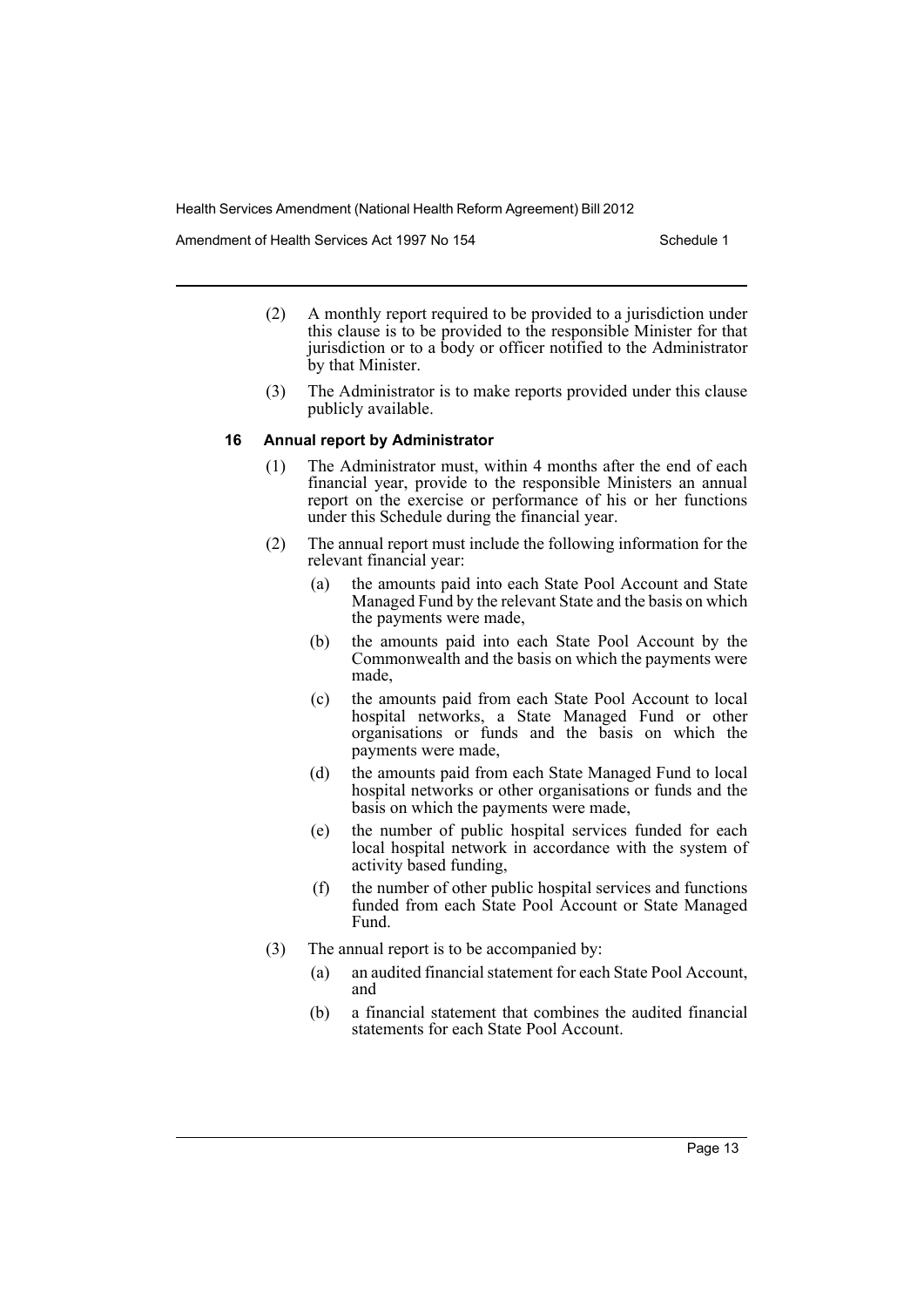Schedule 1 Amendment of Health Services Act 1997 No 154

(4) A responsible Minister must, as soon as practicable after receiving an annual report under this clause, cause a copy of the report to be tabled in the Parliament of the responsible Minister's jurisdiction.

#### **17 Administrator to prepare financial statements for State Pool Accounts**

The Administrator must, after each financial year, prepare:

- (a) a financial statement for each State Pool Account that details financial transactions during that financial year, and
- (b) a combined financial statement that consists of the financial statements for each State Pool Account for the financial year.

## **18 Audit of financial statements**

A financial statement under this Part for the State Pool Account of a State is to be audited by the Auditor-General of that State in accordance with the relevant legislation of that State relating to financial audit by the Auditor-General.

## **19 Performance audits**

- (1) For the purposes of this clause, a *performance audit* is an audit by the Auditor-General of a jurisdiction of the exercise or performance of the functions of the Administrator in relation to that jurisdiction to determine whether the Administrator is acting effectively, economically, efficiently and in compliance with all relevant laws.
- (2) Before the Auditor-General of this jurisdiction conducts a performance audit, the Auditor-General must notify the Auditors-General of all other jurisdictions of his or her intention to conduct the proposed audit.
- (3) Auditors-General who are conducting performance audits at the same time are to make arrangements to co-ordinate the conduct of those audits in relation to any requirements imposed on the Administrator.
- (4) A performance audit is to be conducted by the Auditor-General of this jurisdiction in accordance with the laws of this jurisdiction relating to the exercise or performance of the functions of the Auditor-General.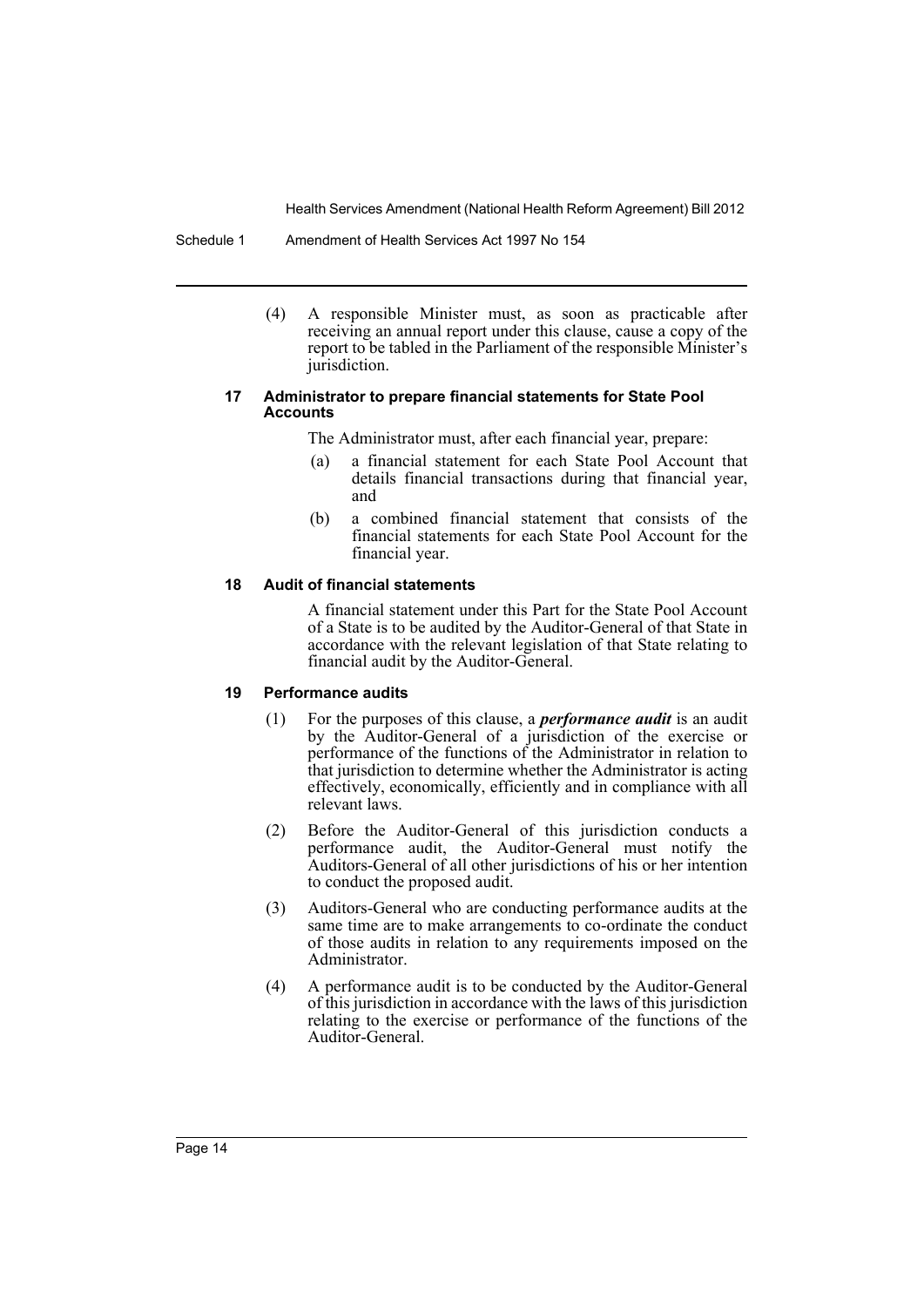Amendment of Health Services Act 1997 No 154 Schedule 1

#### **20 States to provide Administrator with information about State Managed Funds**

- (1) The responsible Minister for a State is to provide information to the Administrator about any of the following matters relating to the State Managed Fund of the State that the Administrator requires for the preparation of reports and financial statements under this Part:
	- (a) the amounts paid by the State into the State Managed Fund and the basis on which the payments were made,
	- (b) the amounts paid by the State from the State Managed Fund to local hospital networks or other organisations or funds and the basis on which the payments were made,
	- (c) public hospital services and functions that are funded from the State Managed Fund.
- (2) The information is to be provided by the time requested by the Administrator.

### **21 Provision of information generally**

- (1) The Administrator is required to provide to the responsible Minister for a jurisdiction any information requested by that Minister that relates to that jurisdiction.
- (2) The information is to be provided by the time requested by that responsible Minister.
- (3) The Administrator is required to provide to the responsible Ministers of all jurisdictions a copy of advice provided by the Administrator to the Treasurer of the Commonwealth about the basis on which the Administrator has calculated the payments to be made into State Pool Accounts by the Commonwealth.
- (4) The Administrator may at any time provide any information that relates to a jurisdiction to the responsible Minister for that jurisdiction.
- (5) Any information relating to a jurisdiction that is provided by the Administrator to another jurisdiction may only be publicly released by that other jurisdiction in accordance with arrangements approved by the responsible Minister for the jurisdiction to which the information relates.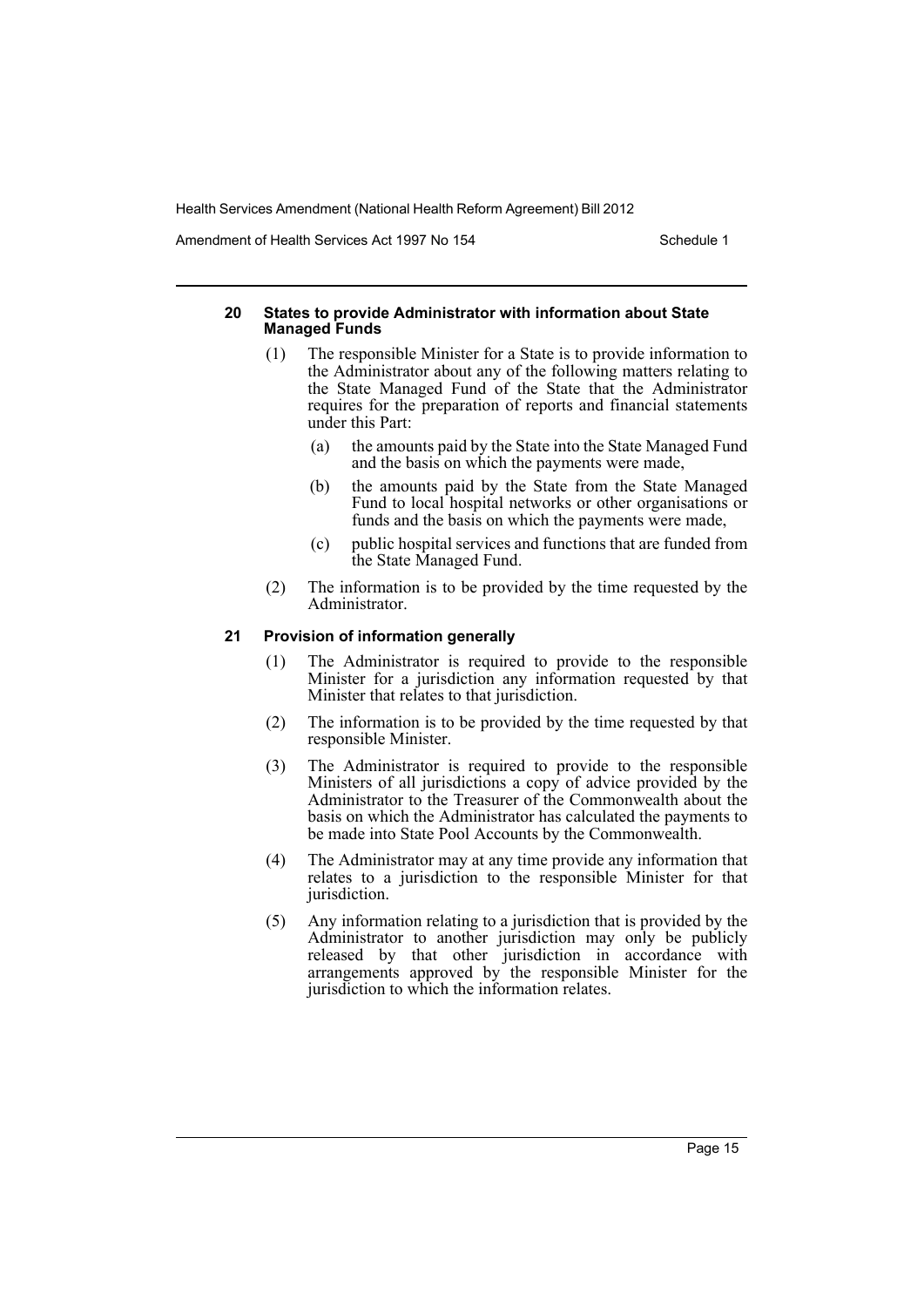Schedule 1 Amendment of Health Services Act 1997 No 154

# **Part 5 Miscellaneous**

#### **22 Exclusion of legislation of this jurisdiction**

The following Acts of this jurisdiction do not apply to or in respect of the Administrator or any function exercised or performed by the Administrator:

- (a) the *Government Information (Public Access) Act 2009*,
- (b) the *Health Records and Information Privacy Act 2002*,
- (c) the *Ombudsman Act 1974*,
- (d) the *Privacy and Personal Information Protection Act 1998*,
- (e) the *Public Finance and Audit Act 1983*,
- (f) the *State Records Act 1998*.

#### **23 Application of Commonwealth Acts**

- (1) The following Acts apply (subject to subclause (2)) as laws of this jurisdiction to or in respect of the Administrator and any function exercised or performed by the Administrator:
	- (a) the *Archives Act 1983* of the Commonwealth,
	- (b) the *Australian Information Commissioner Act 2010* of the Commonwealth,
	- (c) the *Freedom of Information Act 1982* of the Commonwealth,
	- (d) the *Ombudsman Act 1976* of the Commonwealth,
	- (e) the *Privacy Act 1988* of the Commonwealth.
- (2) Each of those Acts so applies subject to the modifications made by regulations made under the *National Health Reform Act 2011* of the Commonwealth with the agreement of all the members of the Standing Council on Health.
- (3) Until regulations referred to in subclause (2) are made, subclause  $(1)$  does not have effect and instead the legislation referred to in clause 22 (a)–(d) and (f) applies to or in respect of the Administrator and any function exercised or performed by the Administrator.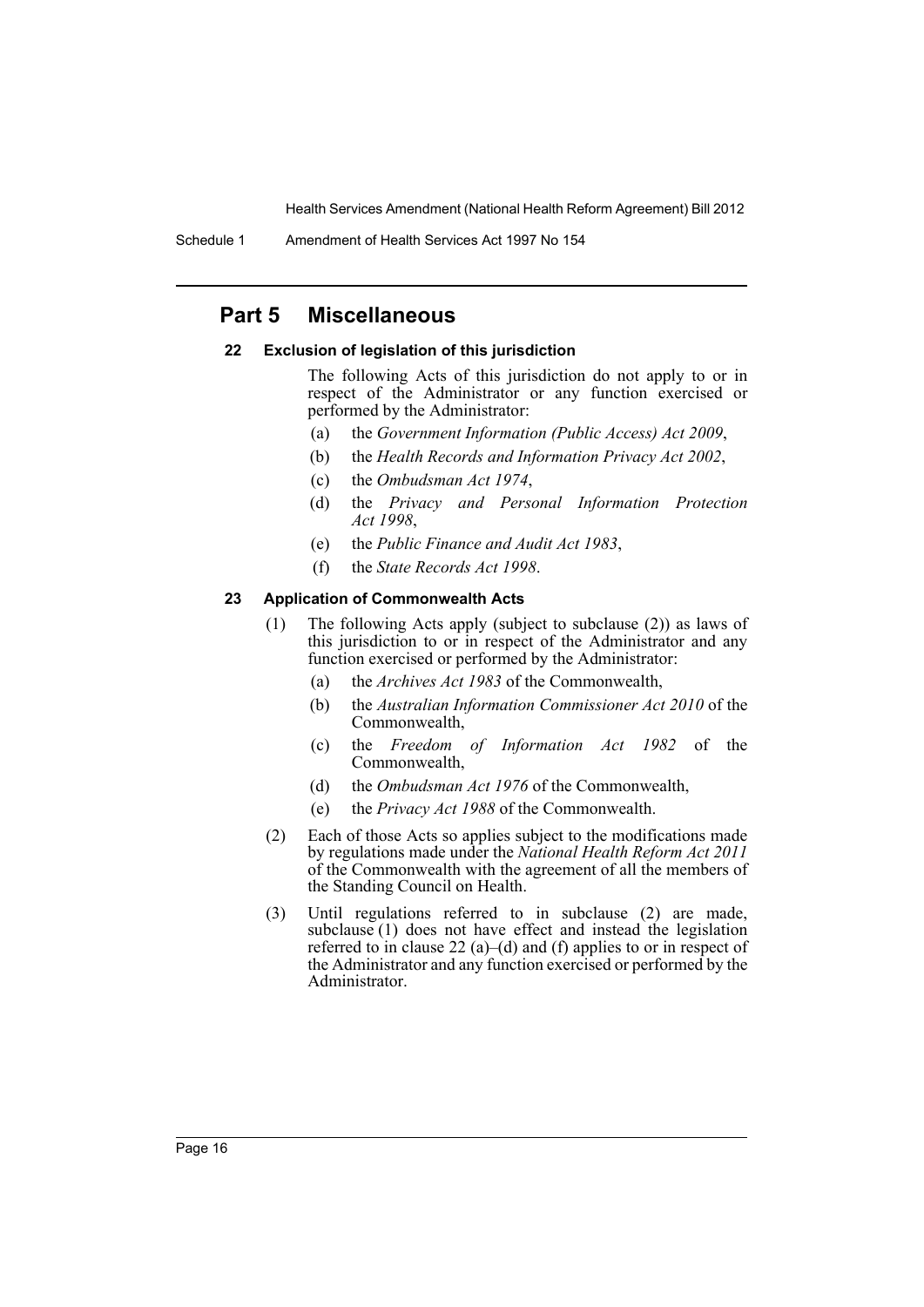Amendment of Health Services Act 1997 No 154 Schedule 1

#### **24 Extraterritorial operation of Act**

It is the intention of Parliament that the operation of this Schedule is to include, as far as possible, operation in relation to the following:

- (a) things situated in or outside the territorial limits of this jurisdiction,
- (b) acts, transactions and matters done, entered into or occurring in or outside the territorial limits of this jurisdiction,
- (c) things, acts, transactions and matters (wherever situated, done, entered into or occurring) that would, apart from this Schedule, be governed or otherwise affected by the law of another jurisdiction.

#### **25 Schedule to bind Crown**

This Schedule binds the Crown in right of New South Wales and, in so far as the legislative power of the Parliament of New South Wales permits, the Crown in all its other capacities.

#### **26 Delegation of functions of responsible Minister**

- (1) The responsible Minister for this State may delegate to an authority or officer of the State the responsible Minister's functions under this Schedule.
- (2) This clause does not apply to the functions of a Minister under Part 2.

#### **27 Transitional and validation provisions**

- (1) If, on the commencement of this Schedule, corresponding provisions to this Schedule have not been enacted by another jurisdiction, the responsible Minister for that jurisdiction for the purposes of this Schedule is the Minister of that jurisdiction with portfolio responsibility for health.
- (2) Any thing done by a Minister of the Commonwealth or of a State before the commencement of this Schedule that would have been validly done if this Schedule, and the corresponding provisions of other jurisdictions, had been in force at the time is taken to have been validly done.